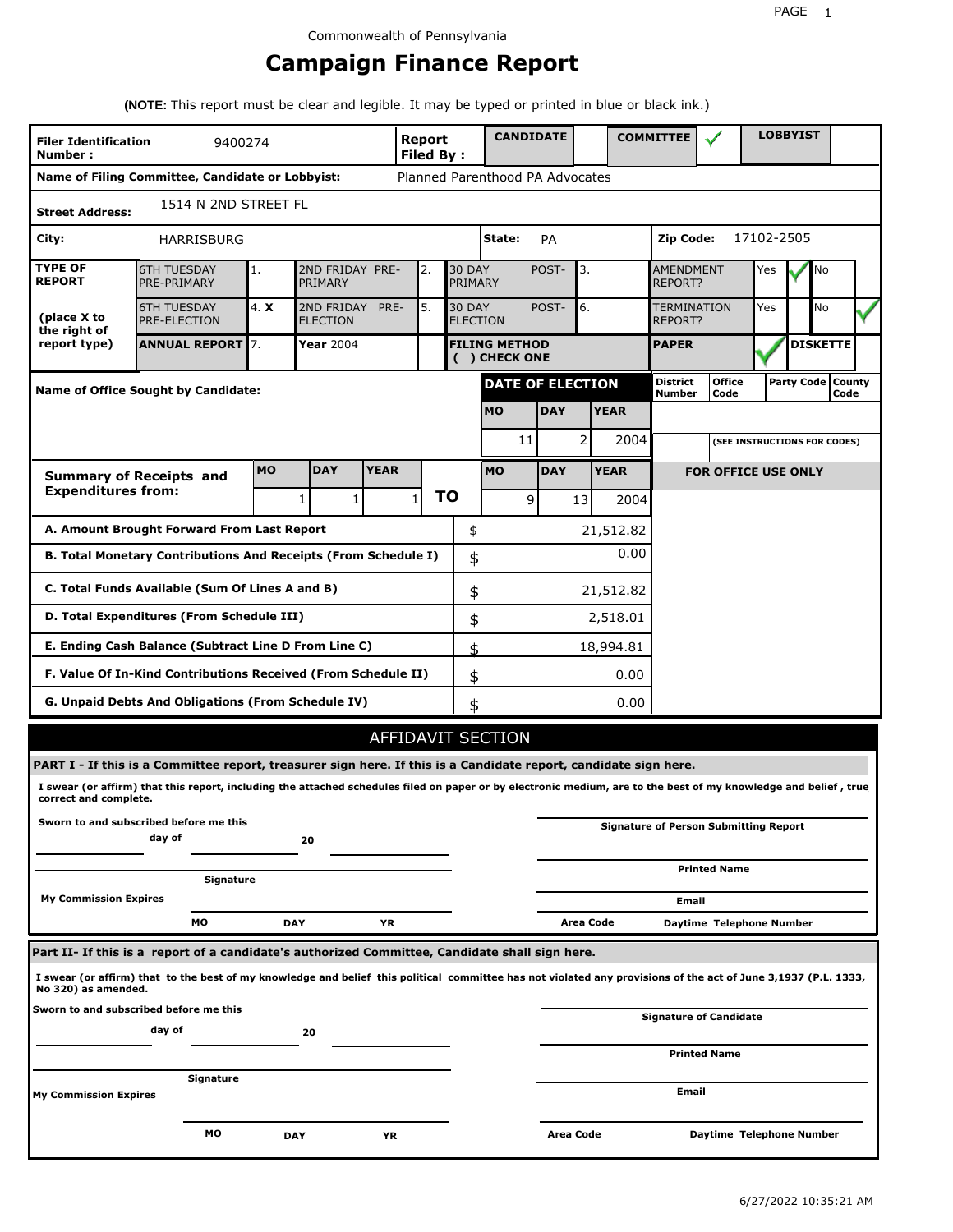# **SCHEDULE I CONTRIBUTIONS AND RECEIPTS**

**Detailed Summary Page**

| <b>Name of Filing Committee or Candidate</b>                                                                                                                                                | <b>Reporting Period</b> |      |           |  |  |  |  |  |  |
|---------------------------------------------------------------------------------------------------------------------------------------------------------------------------------------------|-------------------------|------|-----------|--|--|--|--|--|--|
| Planned Parenthood PA Advocates                                                                                                                                                             | From:                   | To:  | 9/13/2004 |  |  |  |  |  |  |
| 1. Unitemized Contributions Received - \$50.00 or Less Per Contributor                                                                                                                      |                         |      |           |  |  |  |  |  |  |
| <b>TOTAL for the Reporting Period</b>                                                                                                                                                       | (1)                     | \$   | 0.00      |  |  |  |  |  |  |
| 2. Contributions Received - \$50.01 To \$250.00 (From Part A and Part B)                                                                                                                    |                         |      |           |  |  |  |  |  |  |
| <b>Contributions Received From Political Committees (Part A)</b>                                                                                                                            |                         | \$   | 0.00      |  |  |  |  |  |  |
| All Other Contributions (Part B)                                                                                                                                                            | \$                      | 0.00 |           |  |  |  |  |  |  |
| <b>TOTAL for the Reporting Period</b>                                                                                                                                                       | (2)                     | \$   | 0.00      |  |  |  |  |  |  |
|                                                                                                                                                                                             |                         |      |           |  |  |  |  |  |  |
| 3. Contributions Received Over \$250.00 (From Part C and Part D)                                                                                                                            |                         | \$   |           |  |  |  |  |  |  |
| <b>Contributions Received From Political Committees (Part C)</b>                                                                                                                            |                         |      | 0.00      |  |  |  |  |  |  |
| All Other Contributions (Part D)                                                                                                                                                            |                         | \$   | 0.00      |  |  |  |  |  |  |
| <b>TOTAL for the Reporting Period</b>                                                                                                                                                       | (3)                     | \$   | 0.00      |  |  |  |  |  |  |
| 4. Other Receipts, Refunds, Interest Earned, Returned Checks, Etc. (From Part E)                                                                                                            |                         |      |           |  |  |  |  |  |  |
| <b>TOTAL for the Reporting Period</b>                                                                                                                                                       | (4)                     | \$   | 0.00      |  |  |  |  |  |  |
|                                                                                                                                                                                             |                         |      |           |  |  |  |  |  |  |
| Total Monetary Contributions and Receipts During this Reporting Period (Add and enter amount<br>totals from Boxes 1,2,3 and 4; also enter this amount on Page1, Report Cover Page, Item B.) |                         | \$   | 0.00      |  |  |  |  |  |  |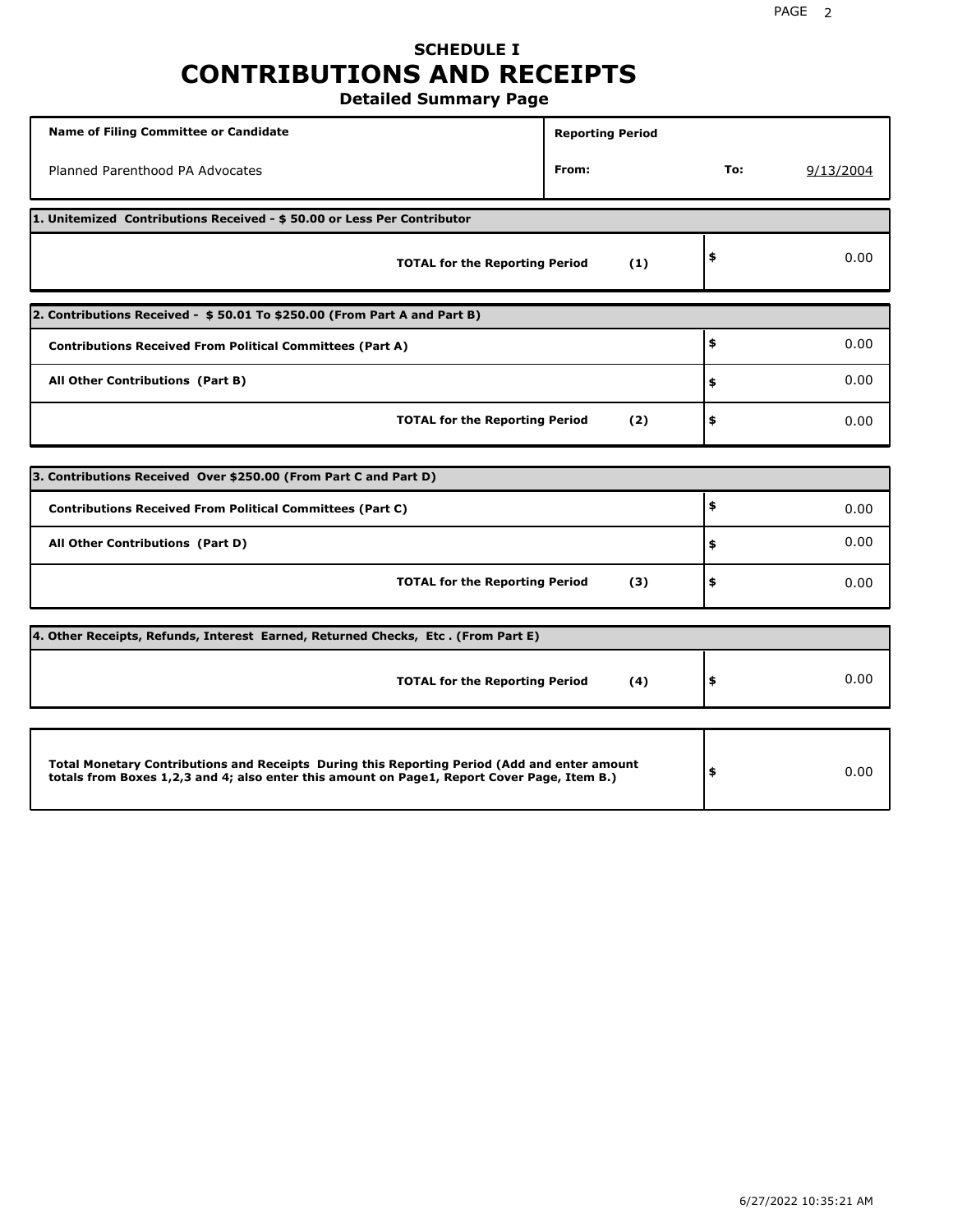PAGE 3

# **PART A CONTRIBUTIONS RECEIVED FROM POLITICAL COMMITTEES**

**\$50.01 TO \$250.00**

 **Use this Part to itemize only contributions received from political committees with an aggregate value from \$50.01 to \$250.00 in the reporting period.**

| Name of Filing Committee or Candidate      |              |                   | <b>Reporting Period</b> |             |             |    |                   |  |
|--------------------------------------------|--------------|-------------------|-------------------------|-------------|-------------|----|-------------------|--|
|                                            |              |                   | From:                   |             | To:         |    |                   |  |
|                                            |              |                   |                         | <b>DATE</b> |             |    | <b>AMOUNT</b>     |  |
| <b>Full Name of Contributing Committee</b> |              |                   | <b>MO</b>               | <b>DAY</b>  | <b>YEAR</b> |    |                   |  |
| <b>Mailing Address</b>                     |              |                   |                         |             |             | \$ | 0.00              |  |
| City                                       | <b>State</b> | Zip Code (Plus 4) |                         |             |             |    |                   |  |
|                                            |              |                   |                         |             |             |    | <b>PAGE TOTAL</b> |  |
|                                            |              |                   |                         |             |             |    |                   |  |

**Enter Grand Total of Part A on Schedule I, Detailed Summary Page, Section 2.**

**\$** 0.00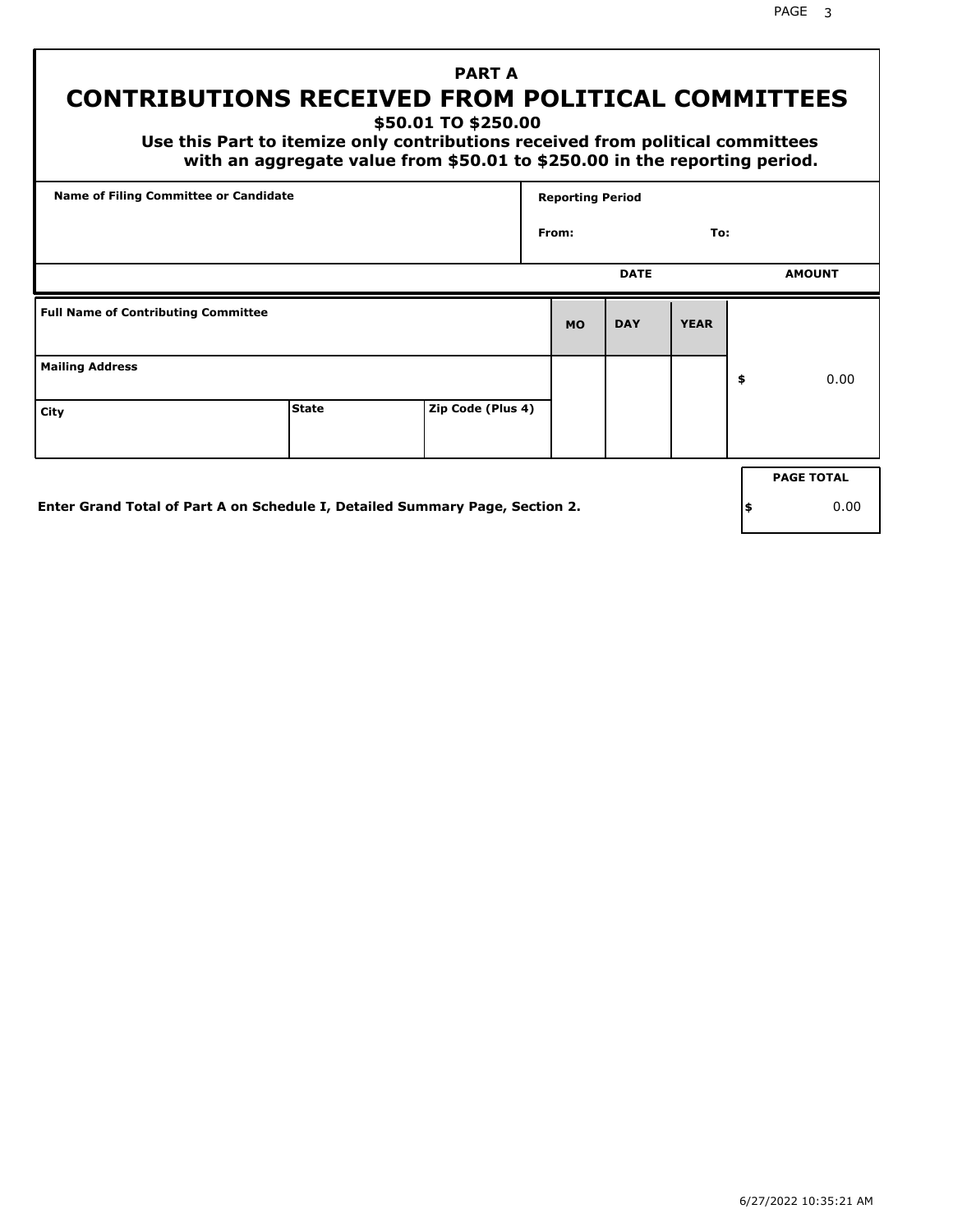| <b>PART B</b><br><b>ALL OTHER CONTRIBUTIONS</b><br>\$50.01 TO \$250.00<br>Use this Part to itemize all other contributions with an aggregate value from<br>\$50.01 to \$250.00 in the reporting period.<br>(Exclude contributions from political committees reported in Part A) |              |                   |       |                         |             |             |    |                   |
|---------------------------------------------------------------------------------------------------------------------------------------------------------------------------------------------------------------------------------------------------------------------------------|--------------|-------------------|-------|-------------------------|-------------|-------------|----|-------------------|
| <b>Name of Filing Committee or Candidate</b>                                                                                                                                                                                                                                    |              |                   | From: | <b>Reporting Period</b> |             | To:         |    |                   |
|                                                                                                                                                                                                                                                                                 |              |                   |       |                         |             |             |    |                   |
|                                                                                                                                                                                                                                                                                 |              |                   |       |                         | <b>DATE</b> |             |    | <b>AMOUNT</b>     |
| <b>Full Name of Contributor</b>                                                                                                                                                                                                                                                 |              |                   |       | <b>MO</b>               | <b>DAY</b>  | <b>YEAR</b> |    |                   |
| <b>Mailing Address</b>                                                                                                                                                                                                                                                          |              |                   |       |                         |             |             | \$ | 0.00              |
| City                                                                                                                                                                                                                                                                            | <b>State</b> | Zip Code (Plus 4) |       |                         |             |             |    |                   |
|                                                                                                                                                                                                                                                                                 |              |                   |       |                         |             |             |    | <b>PAGE TOTAL</b> |
| Enter Grand Total of Part A on Schedule I, Detailed Summary Page, Section 2.                                                                                                                                                                                                    |              |                   |       |                         |             |             | \$ | 0.00              |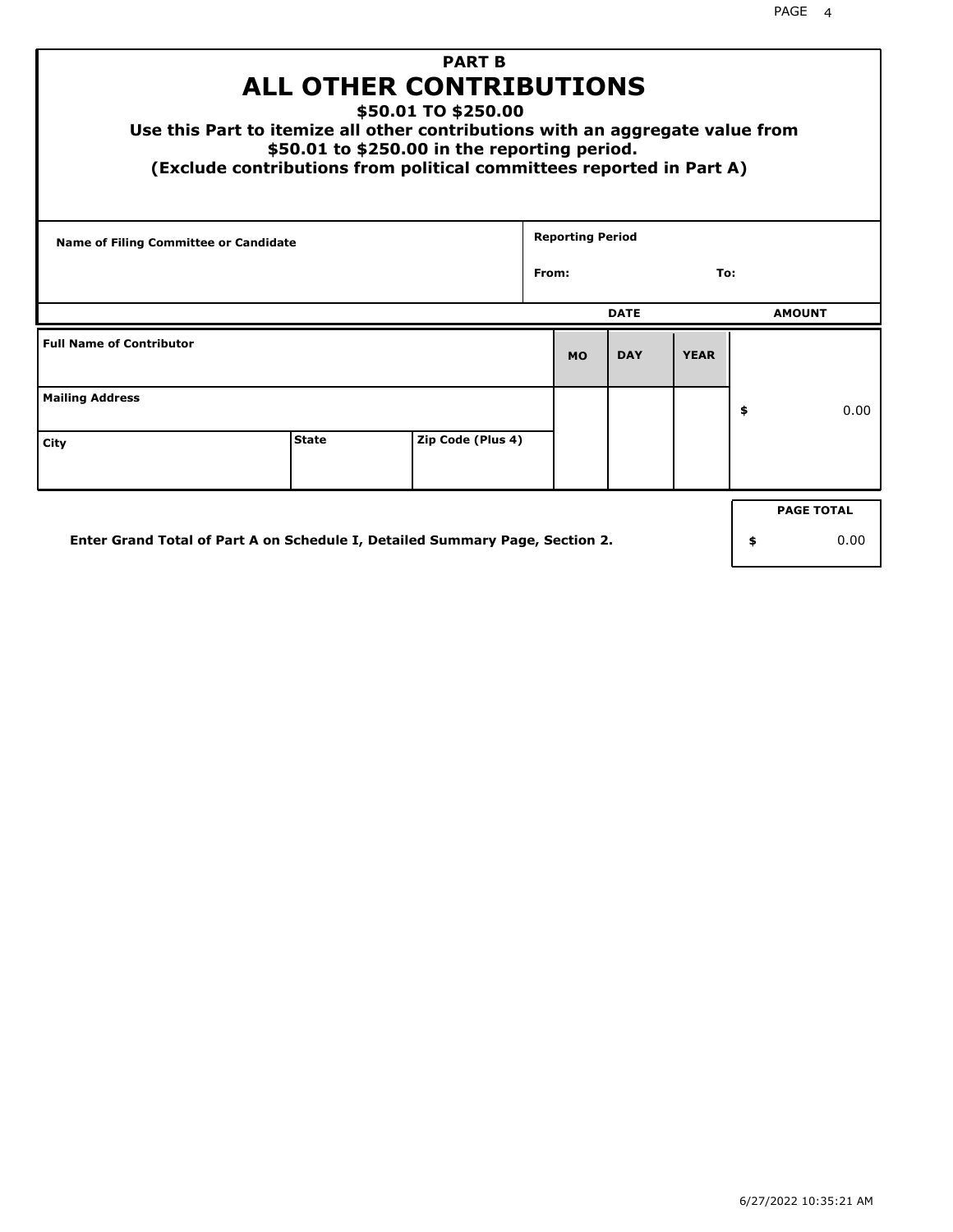# **PART C Contributions Received From Political Committees**

**OVER \$250.00**

 **Use this Part to itemize only contributions received from Political committees with an aggregate value from Over \$250.00 in the reporting period.**

| Name of Filing Committee or Candidate                                        |              | <b>Reporting Period</b> |             |            |             |                   |
|------------------------------------------------------------------------------|--------------|-------------------------|-------------|------------|-------------|-------------------|
|                                                                              |              | From:                   |             |            | To:         |                   |
|                                                                              |              |                         | <b>DATE</b> |            |             | <b>AMOUNT</b>     |
| <b>Full Name of Contributing Committee</b>                                   |              |                         | <b>MO</b>   | <b>DAY</b> | <b>YEAR</b> |                   |
| <b>Mailing Address</b>                                                       |              |                         |             |            |             | \$<br>0.00        |
| City                                                                         | <b>State</b> | Zip Code (Plus 4)       |             |            |             |                   |
|                                                                              |              |                         |             |            |             | <b>PAGE TOTAL</b> |
| Enter Grand Total of Part C on Schedule I, Detailed Summary Page, Section 3. |              |                         |             |            |             | \$<br>0.00        |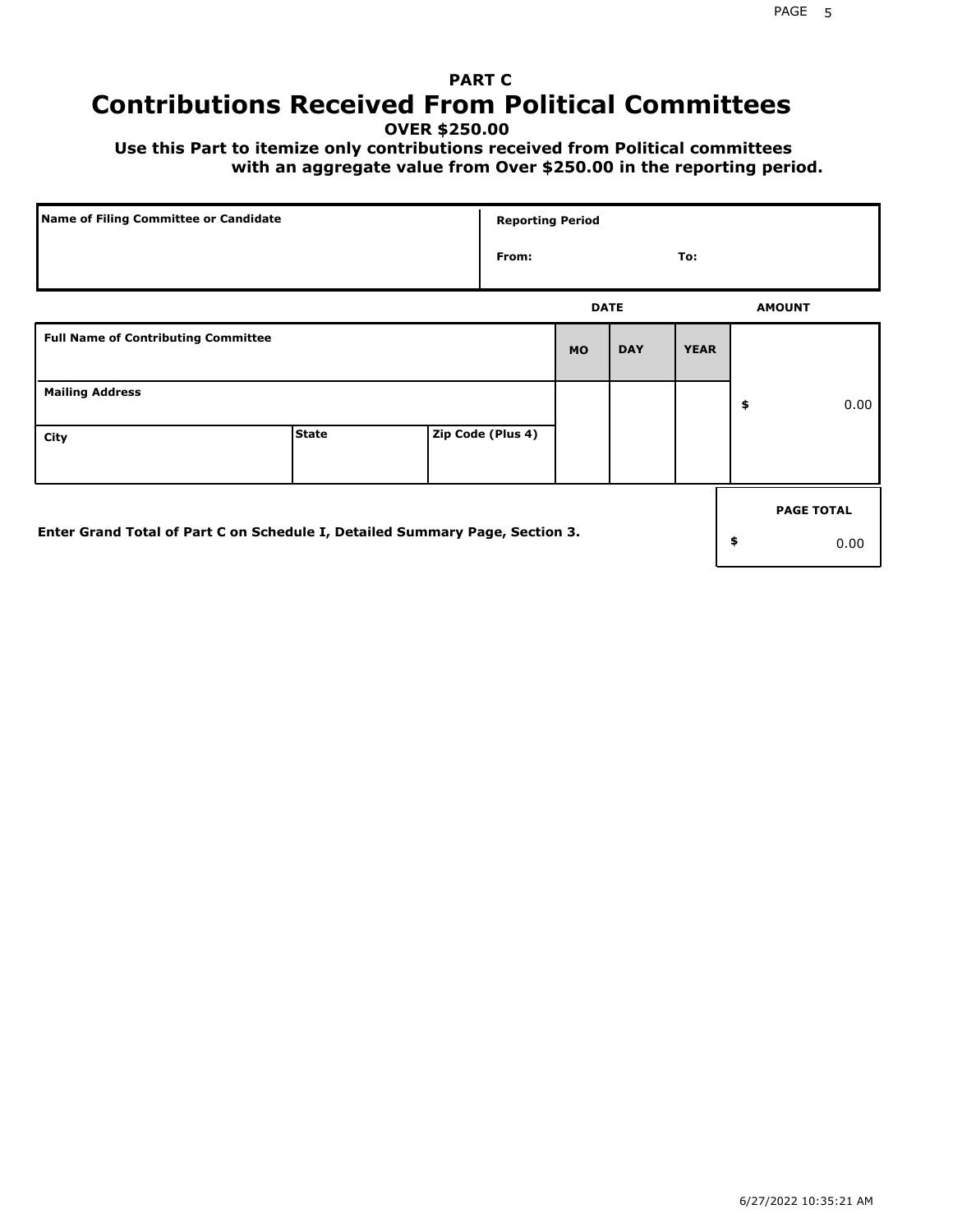## **PART D ALL OTHER CONTRIBUTIONS**

### **OVER \$250.00**

## **Use this Part to itemize all other contributions with an aggregate value of**

#### **over \$250.00 in the reporting period.**

#### **(Exclude contributions from political committees reported in Part C.)**

| Name of Filing Committee or Candidate | <b>Reporting Period</b> |               |
|---------------------------------------|-------------------------|---------------|
|                                       | From:                   | To:           |
|                                       | <b>DATE</b>             | <b>AMOUNT</b> |

|                                                                              |              |                   |            | ----         |             |                   | <b>APPOIT</b>     |
|------------------------------------------------------------------------------|--------------|-------------------|------------|--------------|-------------|-------------------|-------------------|
| <b>Full Name of Contributor</b>                                              |              |                   | <b>MO</b>  | <b>DAY</b>   | <b>YEAR</b> |                   |                   |
| <b>Mailing</b><br><b>Address</b>                                             |              |                   |            |              |             | \$                | 0.00              |
| City                                                                         | <b>State</b> | Zip Code (Plus 4) |            |              |             |                   |                   |
| <b>Employer Name</b>                                                         |              |                   | Occupation |              |             |                   |                   |
| <b>Employer Mailing Address/Principal Place of</b><br>Business               |              | City              |            | <b>State</b> |             | Zip Code (Plus 4) |                   |
| Enter Grand Total of Part C on Schedule I, Detailed Summary Page, Section 3. |              |                   |            |              |             |                   | <b>PAGE TOTAL</b> |
|                                                                              |              |                   |            |              |             | \$                | 0.00              |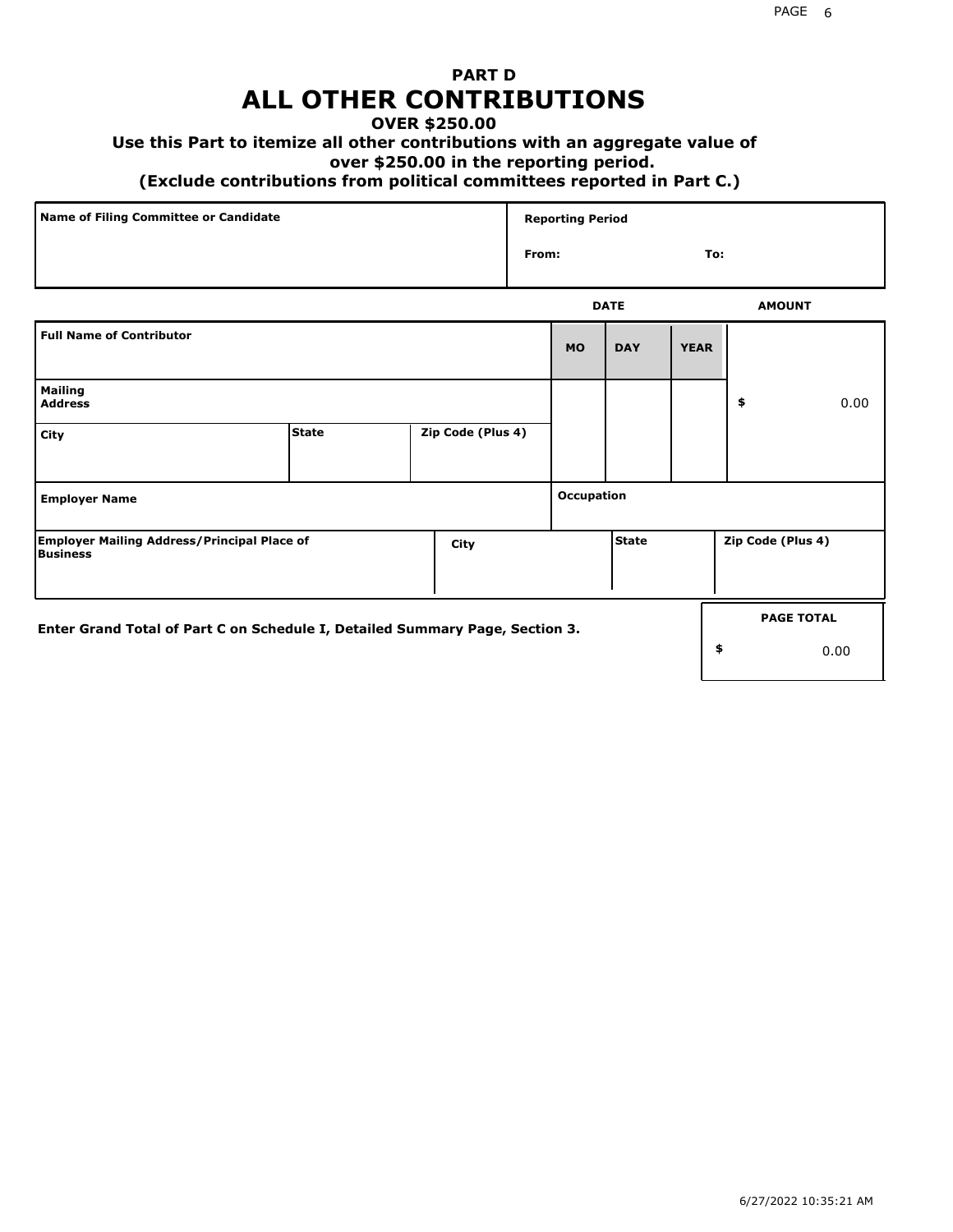## **PART E OTHER RECEIPTS**

#### **REFUNDS, INTEREST INCOME, RETURNED CHECKS, ETC.**

 **Use this Part to report refunds received, interest earned, returned checks and**

## **prior expenditures that were returned to the filer.**

| Name of Filing Committee or Candidate                                        |              |                   |       | <b>Reporting Period</b> |             |             |                   |      |
|------------------------------------------------------------------------------|--------------|-------------------|-------|-------------------------|-------------|-------------|-------------------|------|
|                                                                              |              |                   | From: |                         |             | To:         |                   |      |
|                                                                              |              |                   |       |                         | <b>DATE</b> |             | <b>AMOUNT</b>     |      |
| <b>Full Name</b>                                                             |              |                   |       | <b>MO</b>               | <b>DAY</b>  | <b>YEAR</b> |                   |      |
| <b>Mailing Address</b>                                                       |              |                   |       |                         |             |             | \$                | 0.00 |
| City                                                                         | <b>State</b> | Zip Code (Plus 4) |       |                         |             |             |                   |      |
| <b>Receipt Description</b>                                                   |              |                   |       |                         |             |             |                   |      |
| Enter Grand Total of Part E on Schedule I, Detailed Summary Page, Section 4. |              |                   |       |                         |             |             | <b>PAGE TOTAL</b> |      |
|                                                                              |              |                   |       |                         |             |             | \$                | 0.00 |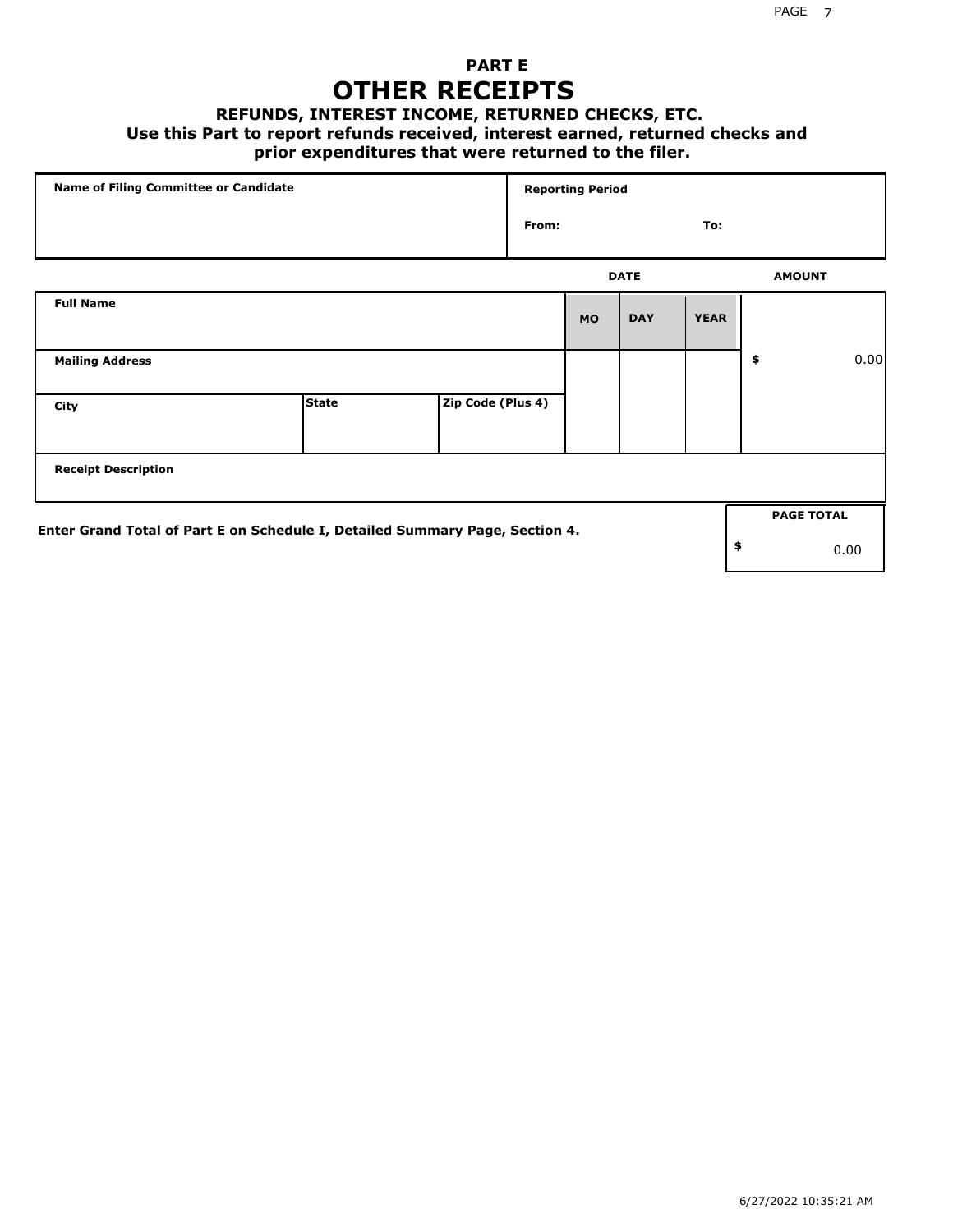#### **SCHEDULE II IN-KIND CONTRIBUTIONS AND VALUABLE THINGS RECEIVED USE THIS SCHEDULE TO REPORT ALL IN-KIND CONTRIBUTIONS OF VALUABLE THINGS**

### **DURING THE REPORTING PERIOD.**

**Detailed Summary Page**

| <b>Name of Filing Committee or Candidate</b>                                                                                                                                | <b>Reporting Period</b> |     |           |
|-----------------------------------------------------------------------------------------------------------------------------------------------------------------------------|-------------------------|-----|-----------|
| Planned Parenthood PA Advocates                                                                                                                                             | From:                   | To: | 9/13/2004 |
| 1. UNITEMIZED IN-KIND CONTRIBUTIONS RECEIVED - VALUE OF \$50.00 OR LESS PER CONTRIBUTOR                                                                                     |                         |     |           |
| <b>TOTAL for the Reporting Period</b>                                                                                                                                       | (1)                     | \$  | 0.00      |
| 2. IN-KIND CONTRIBUTIONS RECEIVED - VALUE OF \$50.01 TO \$250.00 (FROM PART F)                                                                                              |                         |     |           |
| <b>TOTAL for the Reporting Period</b>                                                                                                                                       | (2)                     | \$  | 0.00      |
| 3. IN-KIND CONTRIBUTION RECIEVED - VALUE OVER \$250.00 (FROM PART G)                                                                                                        |                         |     |           |
| <b>TOTAL for the Reporting Period</b>                                                                                                                                       | (3)                     | \$  | 0.00      |
| TOTAL VALUE OF IN-KIND CONTRIBUTIONS DURING THIS REPORTING PERIOD (Add and enter<br>amount totals from Boxes 1,2, and 3; also enter on Page 1, Reports Cover Page, Item F.) |                         | \$  | 0.00      |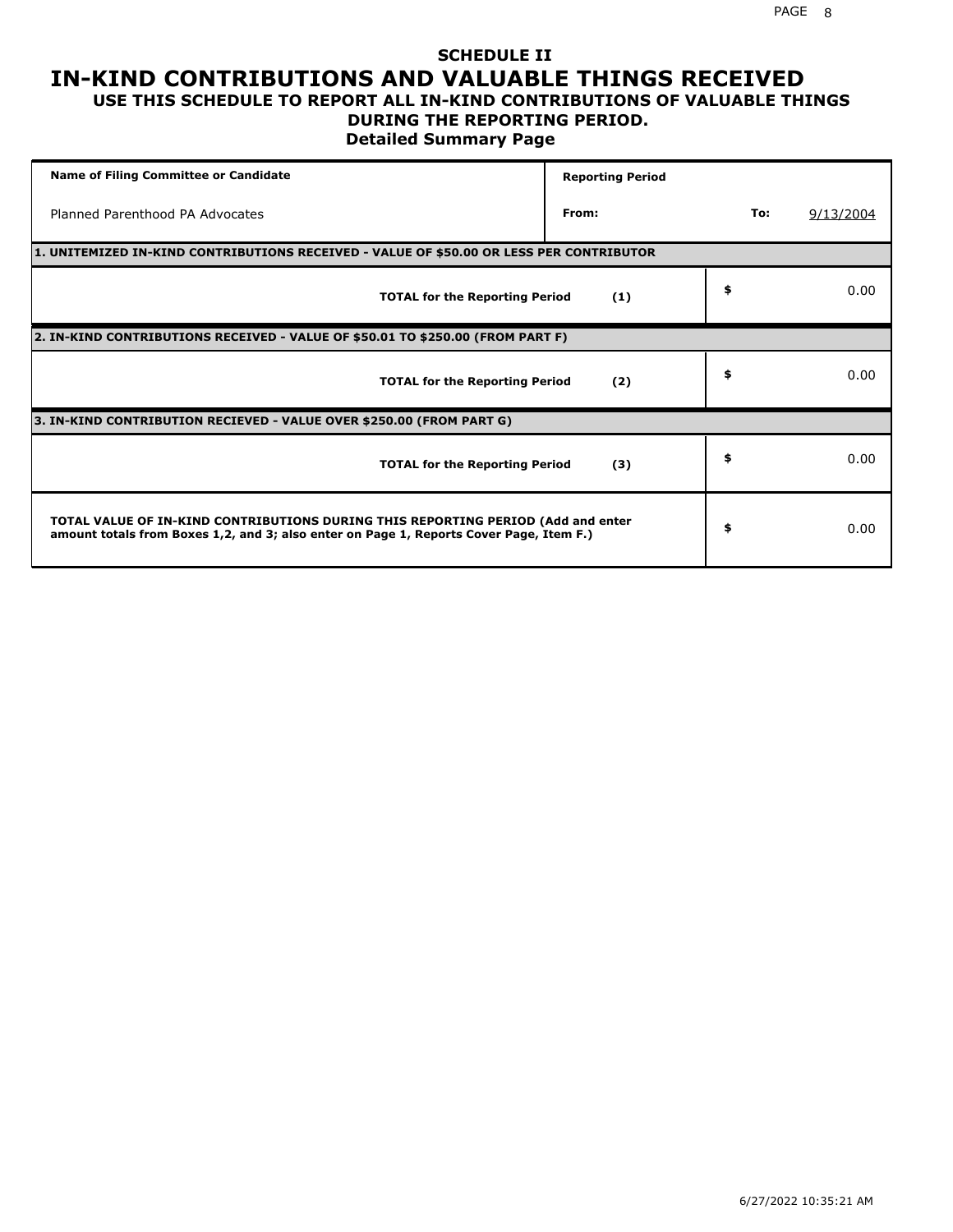# **SCHEDULE II PART F IN-KIND CONTRIBUTIONS RECEIVED**

## **VALUE OF \$50.01 TO \$250.00**

| Name of Filing Committee or Candidate                                                                         |              |                   |           | <b>Reporting Period</b> |             |                   |      |  |  |
|---------------------------------------------------------------------------------------------------------------|--------------|-------------------|-----------|-------------------------|-------------|-------------------|------|--|--|
|                                                                                                               | From:        |                   |           | To:                     |             |                   |      |  |  |
|                                                                                                               |              |                   |           | <b>DATE</b>             |             | <b>AMOUNT</b>     |      |  |  |
| <b>Full Name of Contributor</b>                                                                               |              |                   | <b>MO</b> | <b>DAY</b>              | <b>YEAR</b> |                   |      |  |  |
| <b>Mailing Address</b>                                                                                        |              |                   |           |                         |             | \$                | 0.00 |  |  |
| City                                                                                                          | <b>State</b> | Zip Code (Plus 4) |           |                         |             |                   |      |  |  |
| <b>Description of Contribution:</b>                                                                           |              |                   |           |                         |             |                   |      |  |  |
| Enter Grand Total of Part F on Schedule II, In-Kind Contributions Detailed Summary Page,<br><b>Section 2.</b> |              |                   |           |                         |             | <b>PAGE TOTAL</b> |      |  |  |
|                                                                                                               |              |                   |           |                         | \$          |                   | 0.00 |  |  |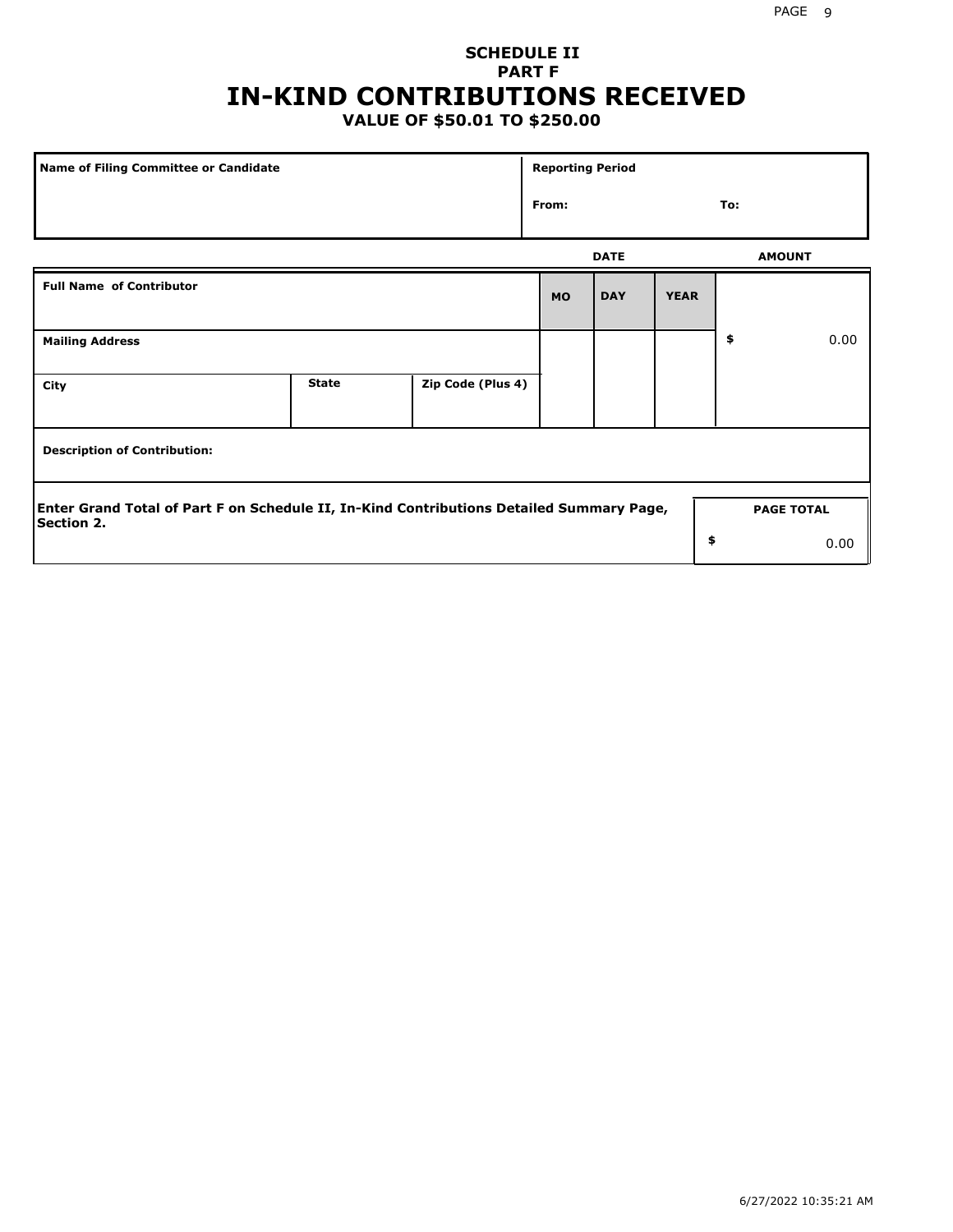### **SCHEDULE II PART G IN-KIND CONTRIBUTIONS RECEIVED VALUE OVER \$250.00**

| Name of Filing Committee or Candidate                                 |              |      |                  | <b>Reporting Period</b> |  |              |                      |             |    |                                    |
|-----------------------------------------------------------------------|--------------|------|------------------|-------------------------|--|--------------|----------------------|-------------|----|------------------------------------|
|                                                                       |              |      |                  |                         |  | From:<br>To: |                      |             |    |                                    |
|                                                                       |              |      |                  |                         |  |              | <b>DATE</b>          |             |    | <b>AMOUNT</b>                      |
| <b>Full Name of Contributor</b>                                       |              |      |                  |                         |  | <b>MO</b>    | <b>DAY</b>           | <b>YEAR</b> |    |                                    |
| <b>Mailing Address</b>                                                |              |      |                  |                         |  |              |                      |             | \$ | 0.00                               |
| City                                                                  | <b>State</b> |      | Zip Code(Plus 4) |                         |  |              |                      |             |    |                                    |
| <b>Employer of Contributor</b>                                        |              |      |                  | <b>Occupation</b>       |  |              |                      |             |    |                                    |
| <b>Employer Mailing Address/Principal Place of</b><br><b>Business</b> |              | City |                  | <b>State</b>            |  | 4)           | <b>Zip Code(Plus</b> |             |    | <b>Description of Contribution</b> |

| <b>Enter Grand Total of Part G on Schedule II, In-Kind Contributions Detailed</b> |  | <b>PAGE TOTAL</b> |
|-----------------------------------------------------------------------------------|--|-------------------|
| <b>Summary Page, Section 3.</b>                                                   |  | 0.00              |
|                                                                                   |  |                   |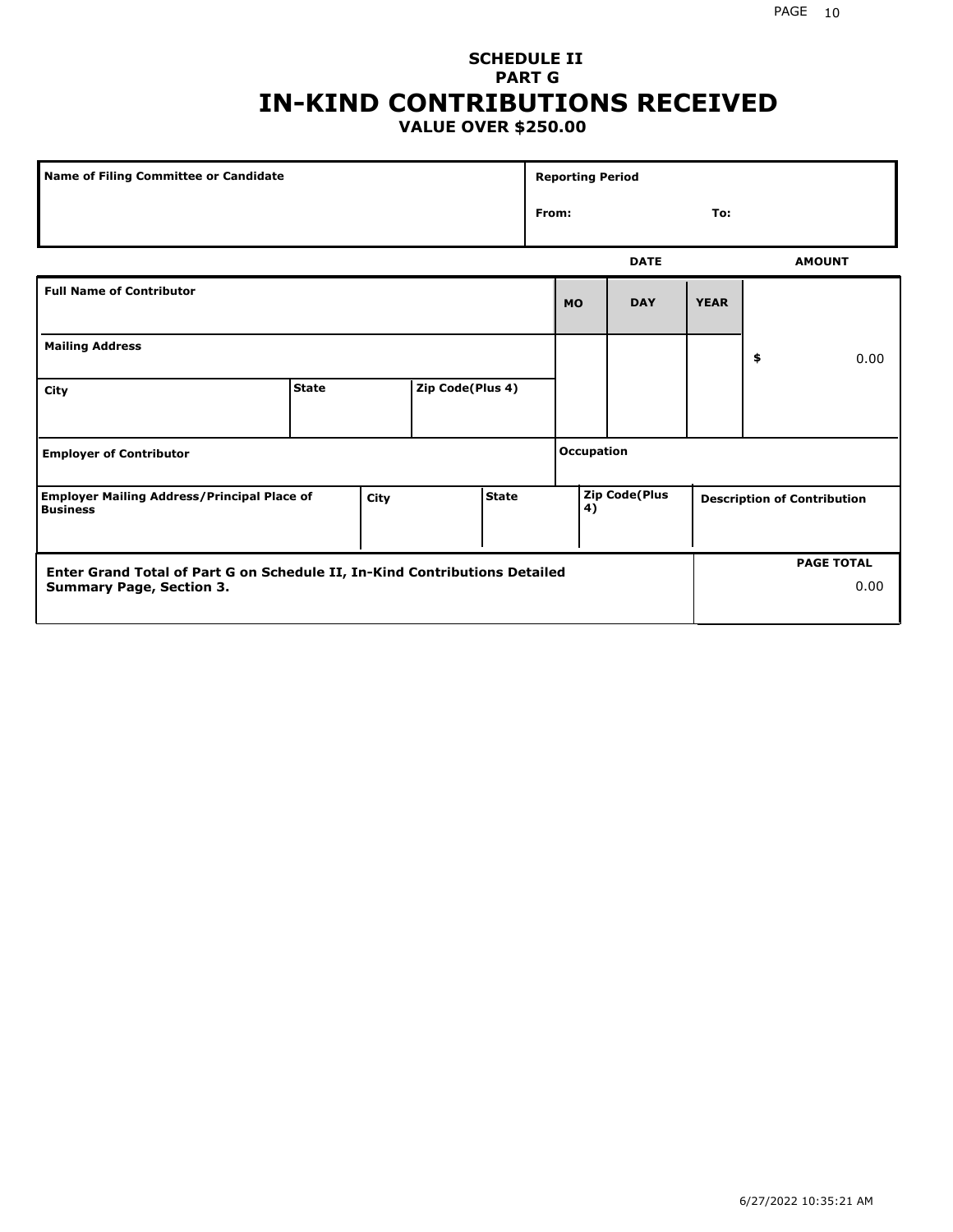# **SCHEDULE III STATEMENT OF EXPENDITURES**

| <b>Name of Filing Committee or Candidate</b>                                    |                    |                            | <b>Reporting Period</b>                                   |             |             |     |               |  |
|---------------------------------------------------------------------------------|--------------------|----------------------------|-----------------------------------------------------------|-------------|-------------|-----|---------------|--|
| Planned Parenthood PA Advocates                                                 |                    |                            | From                                                      |             |             | To: | 9/13/2004     |  |
|                                                                                 |                    |                            |                                                           | <b>DATE</b> |             |     | <b>AMOUNT</b> |  |
| <b>To Whom Paid</b><br>Committee to Re-Elect Senator Mike Stack                 |                    |                            | <b>MO</b>                                                 | <b>DAY</b>  | <b>YEAR</b> |     |               |  |
| <b>Mailing Address</b><br>15 Truman Street                                      |                    |                            | 6                                                         | 29          | 2004        | \$  | 500.00        |  |
| City<br>Palmyra                                                                 | <b>State</b><br>PA | Zip Code (Plus 4)<br>17078 | <b>Description of Expenditure</b><br>Contribution         |             |             |     |               |  |
| <b>To Whom Paid</b><br>Friends of Connie Williams                               |                    |                            | <b>MO</b>                                                 | <b>DAY</b>  | <b>YEAR</b> |     |               |  |
| <b>Mailing Address</b><br><b>PO BOX 21</b>                                      |                    |                            | 6                                                         | 29          | 2004        | \$  | 500.00        |  |
| City<br>Haverford                                                               | <b>State</b><br>PA | Zip Code (Plus 4)<br>19041 | <b>Description of Expenditure</b><br>Contribution         |             |             |     |               |  |
| <b>To Whom Paid</b><br>Site Spinners                                            |                    |                            | <b>MO</b>                                                 | <b>DAY</b>  | <b>YEAR</b> |     |               |  |
| <b>Mailing Address</b><br>216 Round Hill Lane                                   |                    |                            | 7                                                         | 22          | 2004        | \$  | 470.00        |  |
| City<br>Lancaster                                                               | <b>State</b><br>PA | Zip Code (Plus 4)<br>17603 | <b>Description of Expenditure</b><br>Web site development |             |             |     |               |  |
| <b>To Whom Paid</b><br>Committee to Elect Mike Veon                             |                    |                            | <b>MO</b>                                                 | <b>DAY</b>  | <b>YEAR</b> |     |               |  |
| <b>Mailing Address</b><br>P.O. Box 327                                          |                    |                            | 8                                                         | 26          | 2004        | \$  | 500.00        |  |
| City<br><b>Beaver Falls</b>                                                     | <b>State</b><br>PA | Zip Code (Plus 4)<br>15010 | <b>Description of Expenditure</b><br>Contribution         |             |             |     |               |  |
| <b>To Whom Paid</b><br>Eisenhower for Attorney General                          |                    |                            | <b>MO</b>                                                 | <b>DAY</b>  | <b>YEAR</b> |     |               |  |
| <b>Mailing Address</b><br>150 S. Independence Mall Public Ledger Bldg, Ste. 800 |                    |                            | 9                                                         | 8           | 2004        | \$  | 500.00        |  |
| City<br>Philadelphia                                                            | <b>State</b><br>PA | Zip Code (Plus 4)<br>19106 | <b>Description of Expenditure</b><br>Contribution         |             |             |     |               |  |